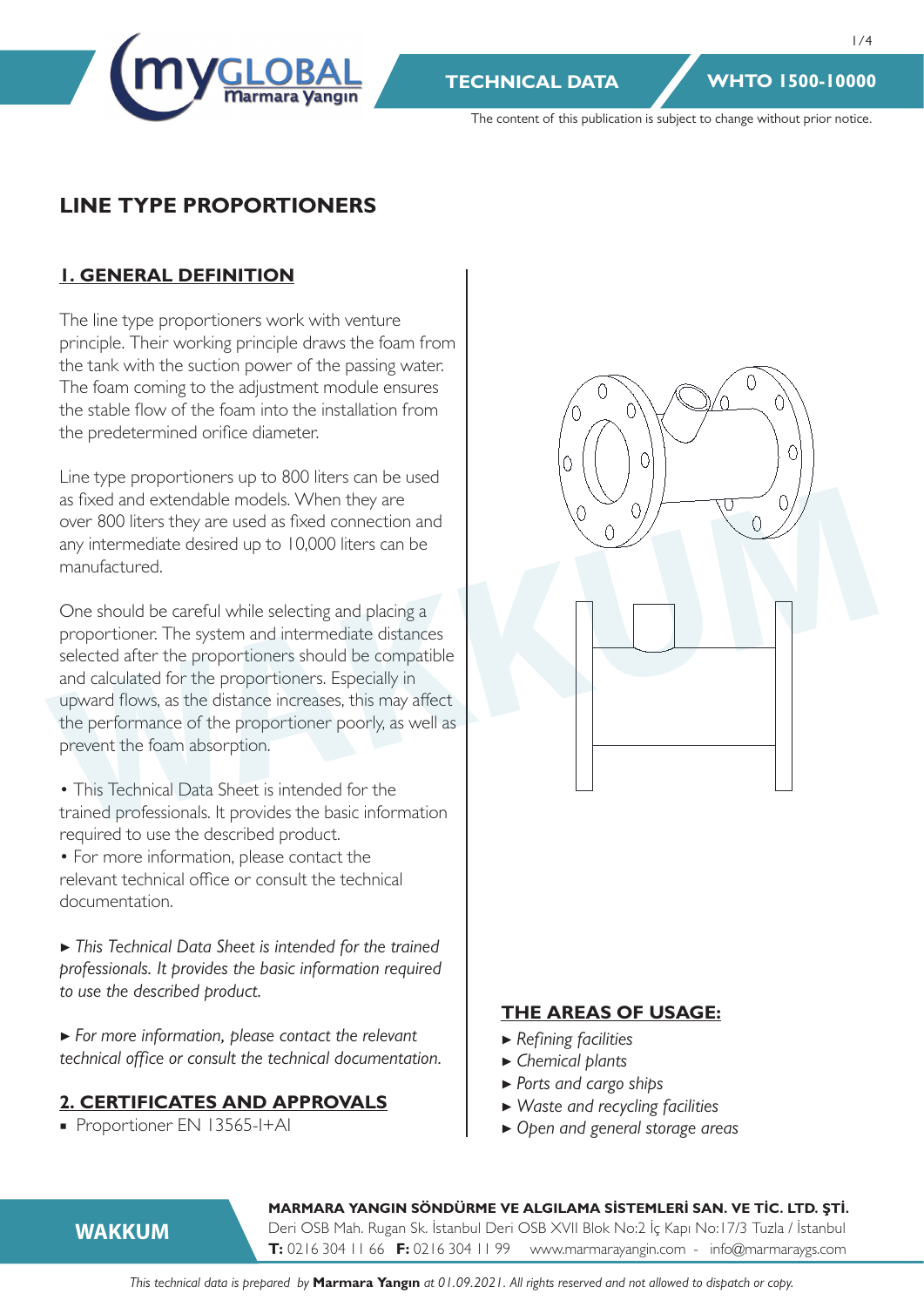

2/4

The content of this publication is subject to change without prior notice.

# **3.1 MATERIAL SPECIFICATONS**

| <b><i>MATERIAL</i></b> | <b>I STAINLESS - PAINTED STEEL</b> |
|------------------------|------------------------------------|
| <b>FLANGE</b>          | <b>STAINLESS - PAINTED STEEL</b>   |
| <b>INTERIOR</b>        | <b>DELRIN</b>                      |

# **3.2 STANDARD DESIGN FEATURES**

| Design Pressure             | 175PSI/12.1bar (1.2MPa) or 232PSI /16.0bar (1.6MPa) |
|-----------------------------|-----------------------------------------------------|
| Operating Temperature Range | * 35 ° F to 120 ° F (1.7 ° C to 49 ° C)             |
| Capacity                    | 1500 - 10000 liters per minute                      |
| Ration Range                | 1%3%6%                                              |
| <b>Connection Type</b>      | Between The Two Flanges                             |





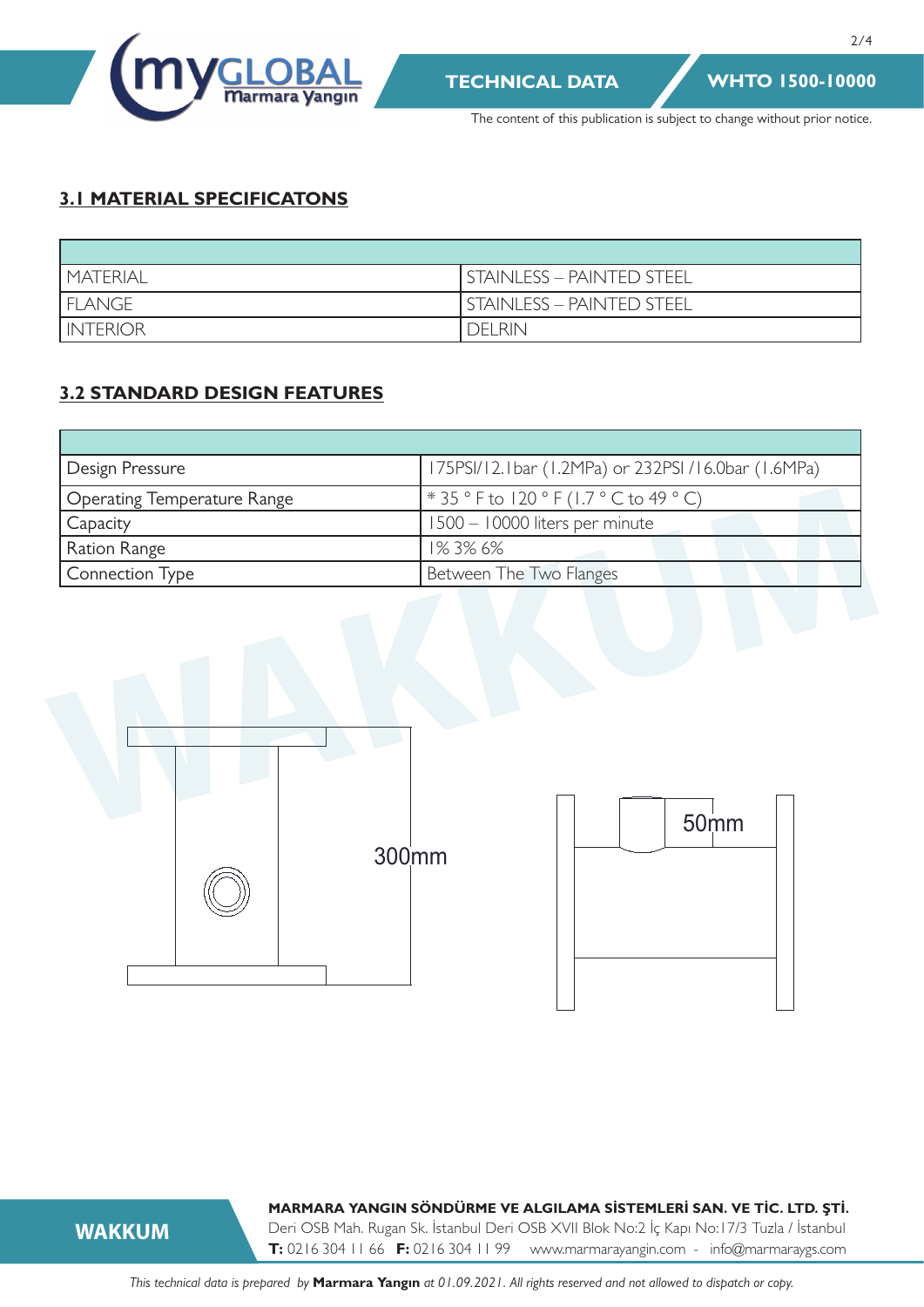

3/4

The content of this publication is subject to change without prior notice.





**WAKKUM**